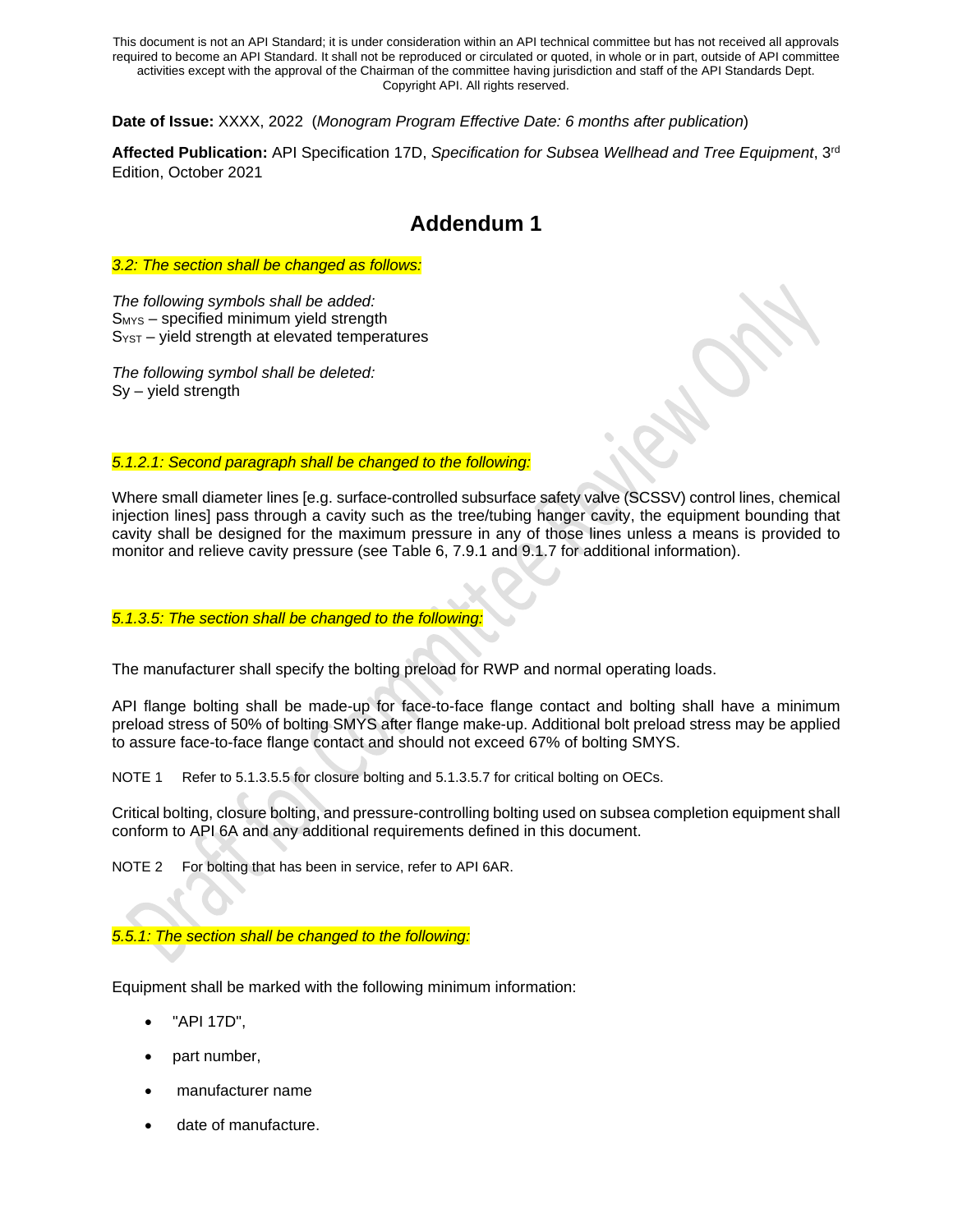PSL3 or PSL3G equipment shall be marked with a unique identifier (serial number)

Equipment shall be marked in either metric units or US customary units as applicable. The units shall be marked together with the numbers.

Marking on pressure-containing components shall be:

- Low-stress die-stamped (dot, vibration or rounded V)
- laser engraved

NOTE: Marking information for pad eyes and lift points are identified in 5.5.2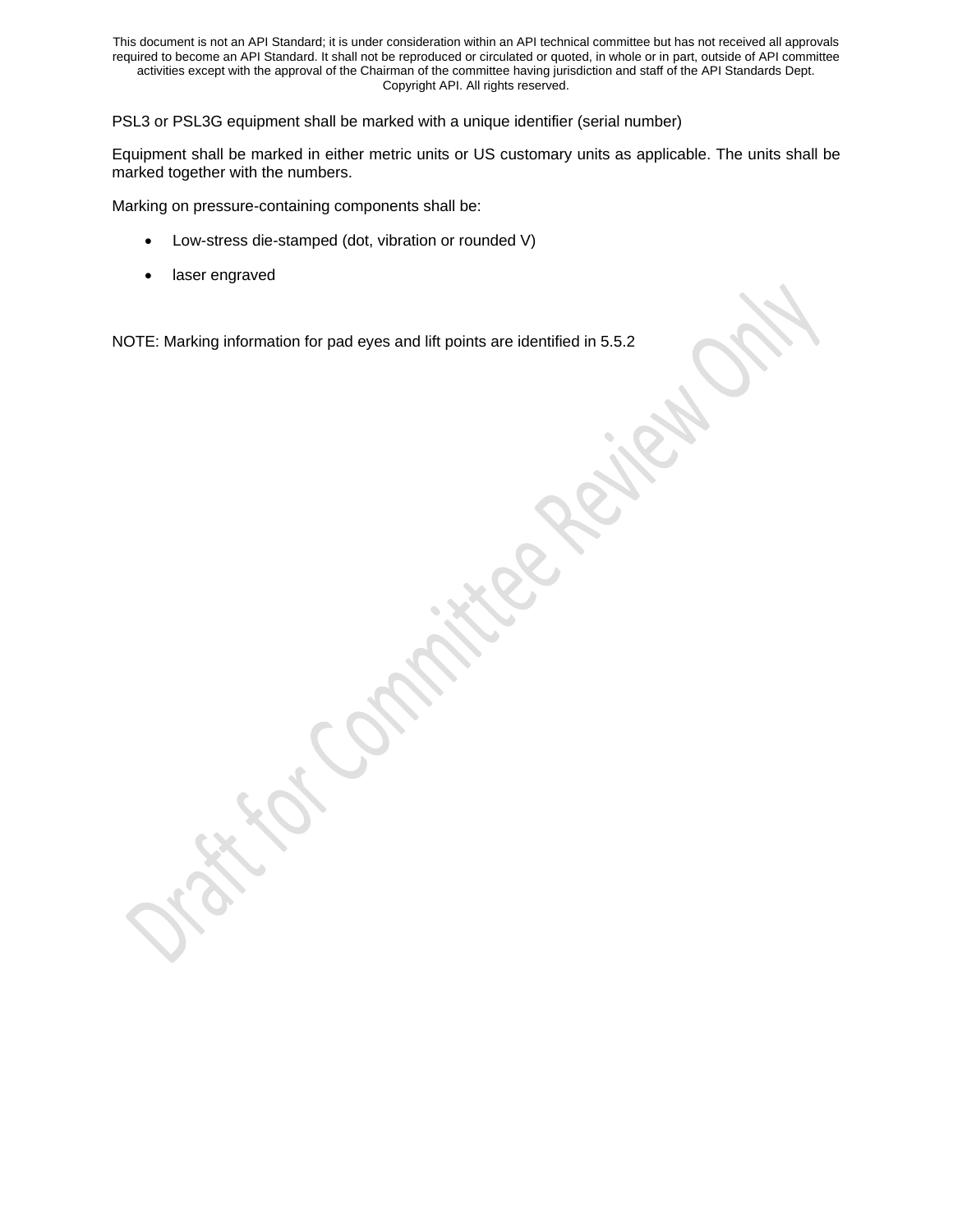# *Figure 4 a) Production Bore Penetrations: Figure shall be changed to the following:*













 $\overline{\phantom{a}}$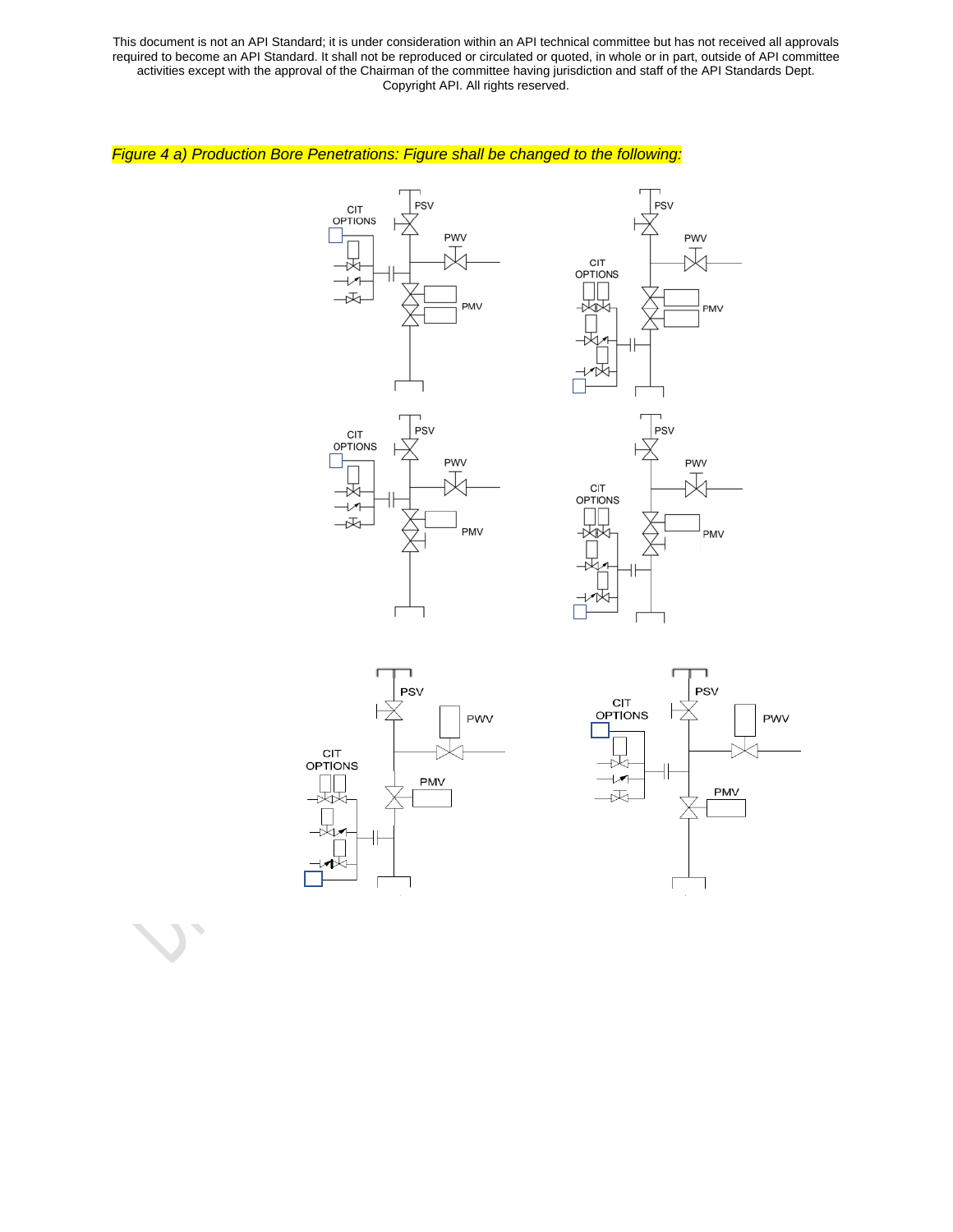#### *6.5: The section shall be changed to the following:*

The subsea tree assembly shall be marked in accordance with section 5.5.1

## *7.1.2.6: The Basic Flange Dimensions (Maximum Bore) of Table 9 shall be changed to the following:*

| <b>Basic Flange Dimensions</b>                                |       |                |                               |                                         |       |                  |           |      |                           |                               |       |  |  |
|---------------------------------------------------------------|-------|----------------|-------------------------------|-----------------------------------------|-------|------------------|-----------|------|---------------------------|-------------------------------|-------|--|--|
| <b>Nominal</b><br>Size and<br><b>Bore of</b><br><b>Flange</b> |       |                | <b>Maximum</b><br><b>Bore</b> | Outside<br><b>Diameter</b><br>of Flange |       | <b>Tolerance</b> | on OD     |      | <b>Maximum</b><br>Chamfer | Diameter of<br>Raised<br>Face |       |  |  |
|                                                               |       | $\overline{B}$ |                               | ΟD                                      |       |                  |           |      | $\overline{C}$            | K                             |       |  |  |
| in.                                                           | (mm)  | in.            | (mm)                          | in.                                     | (mm)  | in.              | (mm)      | in.  | (mm)                      | in.                           | (mm)  |  |  |
| $2^{1/16}$                                                    | (52)  | 2.09           | (53.1)                        | 8.50                                    | (215) | $+0.06$          | $(\pm 2)$ | 0.12 | (3)                       | 5.03                          | (128) |  |  |
| $2^{9}/_{16}$                                                 | (65)  | 2.59           | (65.8)                        | 9.62                                    | (245) | $+0.06$          | $(\pm 2)$ | 0.12 | (3)                       | 5.78                          | (147) |  |  |
| $3^{1}/8$                                                     | (78)  | 3.15           | (80.0)                        | 10.50                                   | (265) | $\pm 0.06$       | $(\pm 2)$ | 0.12 | (3)                       | 6.31                          | (160) |  |  |
| $4^{1}/_{16}$                                                 | (103) | 4.09           | (103.9)                       | 12.25                                   | (310) | $\pm 0.06$       | $(\pm 2)$ | 0.12 | (3)                       | 7.63                          | (194) |  |  |
| $5^{1}/8$                                                     | (130) | 5.16           | (131.1)                       | 14.75                                   | (375) | $\pm 0.06$       | $(\pm 2)$ | 0.12 | (3)                       | 9.38                          | (238) |  |  |
| $7^{1/16}$                                                    | (179) | 7.09           | (180.1)                       | 15.50                                   | (395) | ±0.12            | $(\pm 3)$ | 0.25 | (6)                       | 10.70                         | (272) |  |  |
| 9                                                             | (228) | 9.03           | (229.4)                       | 19.00                                   | (485) | ±0.12            | $(\pm 3)$ | 0.25 | (6)                       | 13.25                         | (337) |  |  |
| 11                                                            |       |                | $(279)$ 11.03 $(280.2)$       | 23.00                                   | (585) | ±0.12            | $(\pm 3)$ | 0.25 | (6)                       | 16.25                         | (418) |  |  |
| $13^{5}/_8$                                                   |       |                | (346) 13.66 (347.0)           | 26.50                                   | (673) | ±0.12            | $(\pm 3)$ | 0.25 | (6)                       | 18.00                         | (457) |  |  |

#### *7.1.3: The following section shall be added:*

## **7.1.3 Marking**

Marking of flanged end and outlet connections shall be in accordance with section 5.5.1, including the following additional information:

- nominal bore size (if applicable)
- end and outlet connection sizes
- RWP
- Ring groove type (BX, SBX) and number

#### *7.1.2.2: The following content shall be added to the bottom of the section:*

Marking of ring gaskets shall be on the outside diameter of gasket and include the following information:

- Date of manufacture
- Manufacturers name or trademark
- Ring gasket type (BX, SBX) and number
- Ring gasket material code per API 6A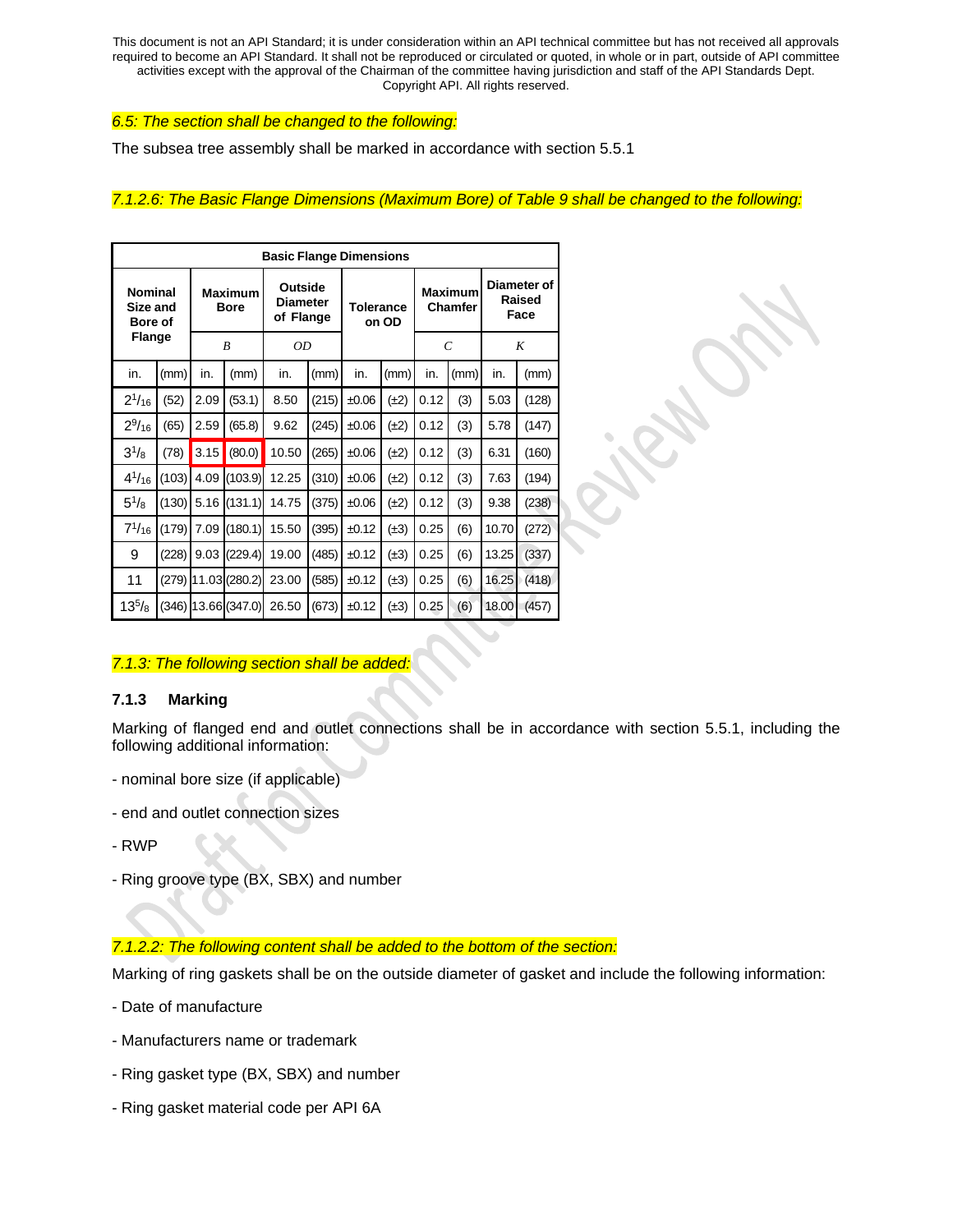#### *Table 8: Table shall be changed to the following:*



#### **Table 8 —API-type SBX Pressure-energized Ring Gaskets**

NOTE 1 Radius *R* shall be 8 % to 12 % of the gasket height, *H*.

NOTE 2 Two pressure passage holes in the SBX ring cross section prevent pressure lock when connections are made up underwater. Two options are provided for drilling the pressure passage holes.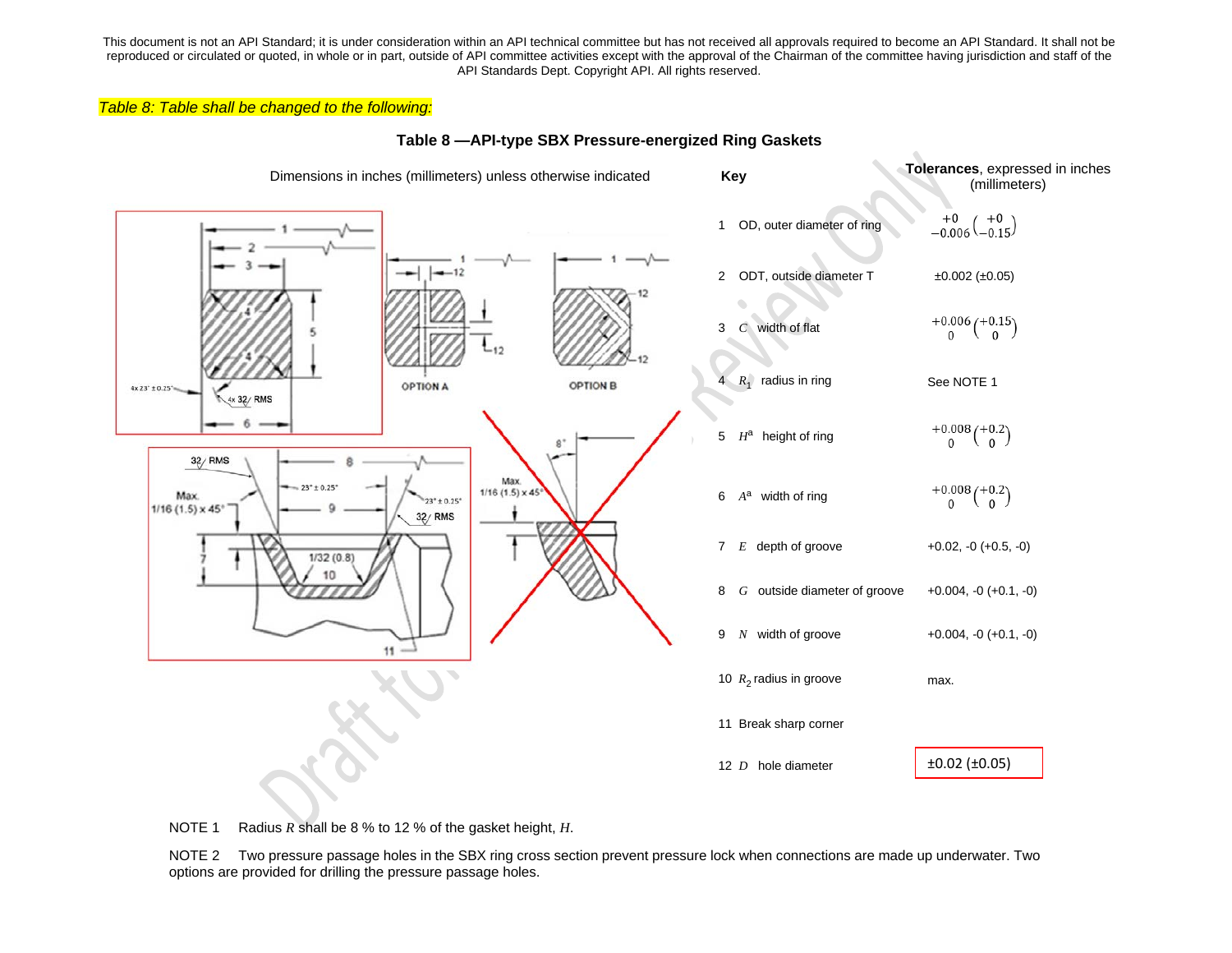| <b>Ring Number</b> | <b>Size</b> |        | <b>Outside Diameter</b><br>of Ring |       | <b>Height of</b><br>Ring <sup>a</sup> |       | Width of<br>Ring <sup>a</sup>      |        | Diameter of<br><b>Flat</b> |       | <b>Width of Flat</b> |      | <b>Hole Size</b> |              | <b>Depth of Groove</b> |                  | <b>Outside Diameter</b><br>of Groove | Width of Groove |                    |
|--------------------|-------------|--------|------------------------------------|-------|---------------------------------------|-------|------------------------------------|--------|----------------------------|-------|----------------------|------|------------------|--------------|------------------------|------------------|--------------------------------------|-----------------|--------------------|
|                    |             |        | <i>OD</i><br>H                     |       | A                                     |       | ODT<br>$\mathcal{C}_{\mathcal{C}}$ |        |                            | D     |                      | E    |                  | G            |                        | $\boldsymbol{N}$ |                                      |                 |                    |
|                    | in.         | in.    | (mm)                               | in.   | (mm)                                  | in.   | (mm)                               | in.    | (mm)                       | in.   | (mm)                 | in.  | (mm)             | in.          | (mm)                   | in.              | (mm)                                 | in.             | (mm)               |
| <b>SBX 149</b>     | $^{3}/_{4}$ | 1.679  | (42.647)                           | 0.379 | (9.627)                               | 0.296 | (7.518)                            | 1.627  | (41.326)                   | 0.241 | (6.121)              | 0.06 | (1.5)            | 0.23<br>0.21 | (5.842)<br>(5.334)     | 1.741<br>1.735   | (44.221)<br>(44.069)                 | 0.381<br>0.377  | (9.677)<br>(9.576) |
| <b>SBX 150</b>     | 1           | 2.842  | (72.19)                            | 0.366 | (9.30)                                | 0.366 | (9.30)                             | 2.790  | (70.87)                    | 0.314 | (7.98)               | 0.06 | (1.5)            | 0.22         | (5.56)                 | 2.893            | (73.48)                              | 0.450           | (11.43)            |
| <b>SBX 151</b>     | 1 13/16     | 3.008  | (76.40)                            | 0.379 | (9.63)                                | 0.379 | (9.63)                             | 2.954  | (75.03)                    | 0.325 | (8.26)               | 0.06 | (1.5)            | 0.22         | (5.56)                 | 3.062            | (77.77)                              | 0.466           | (11.84)            |
| <b>SBX 152</b>     | 21/16       | 3.334  | (84.68)                            | 0.403 | (10.24)                               | 0.403 | (10.24)                            | 3.277  | (83.24)                    | 0.346 | (8.79)               | 0.06 | (1.5)            | 0.23         | (5.95)                 | 30395            | (86.23)                              | 0.498           | (12.65)            |
| <b>SBX 153</b>     | 29/16       | 3.974  | (100.94)                           | 0.448 | (11.38)                               | 0.448 | (11.38)                            | 3.910  | (99.31)                    | 0.385 | (9.78)               | 0.06 | (1.5)            | 0.27         | (6.75)                 | 4.046            | (102.77)                             | 0.554           | (14.07)            |
| <b>SBX 154</b>     | 31/16       | 4.600  | (116.84)                           | 0.488 | (12.40)                               | 0.488 | (12.40)                            | 4.531  | (115.09)                   | 0.419 | (10.64)              | 0.06 | (1.5)            | 0.30         | (7.54)                 | 4.685            | (119.00)                             | 0.606           | (15.39)            |
| <b>SBX 155</b>     | 4 1/16      | 5.825  | (147.96)                           | 0.560 | (14.22)                               | 0.560 | (14.22)                            | 5.746  | (145.95)                   | 0.481 | (12.22)              | 0.06 | (1.5)            | 0.33         | (8.33)                 | 5.930            | (150.62)                             | 0.698           | (17.73)            |
| <b>SBX 156</b>     | 71/16       | 9.367  | (237.92)                           | 0.733 | (18.62)                               | 0.733 | (18.62)                            | 9.263  | (235.28)                   | 0.629 | (15.98)              | 0.12 | (3.0)            | 0.44         | (11.11)                | 9.521            | (241.83)                             | 0.921           | (23.39)            |
| <b>SBX 157</b>     | 9           | 11.593 | (294.46)                           | 0.826 | (20.98)                               | 0.826 | (20.98)                            | 11.476 | (291.49)                   | 0.709 | (18.01)              | 0.12 | (3.0)            | 0.50         | (12.70)                | 11.774           | (299.06)                             | 1.039           | (26.39)            |
| <b>SBX 158</b>     | 11          | 13.860 | (352.04)                           | 0.911 | (23.14)                               | 0.911 | (23.14)                            | 13.731 | (348.77)                   | 0.782 | (19.86)              | 0.12 | (3.0)            | 0.56         | (14.29)                | 14.064           | (357.23)                             | 1.149           | (29.18)            |
| <b>SBX 159</b>     | 135/8       | 16.800 | (426.72)                           | 1.012 | (25.70)                               | 1.012 | (25.70)                            | 16.657 | (423.09)                   | 0.869 | (22.07)              | 0.12 | (3.0)            | 0.62         | (15.88)                | 17.033           | (432.64)                             | 1.279           | (32.49)            |
| <b>SBX 160</b>     | 135/8       | 15.850 | (402.59)                           | 0.938 | (23.83)                               | 0.541 | (13.74)                            | 15.717 | (399.21)                   | 0.408 | (10.36)              | 0.12 | (3.0)            | 0.56         | (14.29)                | 16.063           | (408.00)                             | 0.786           | (19.96)            |
| <b>SBX 161</b>     | 16 3/4      | 19.347 | (491.41)                           | 1.105 | (28.07)                               | 0.638 | (16.21)                            | 19.191 | (487.45)                   | 0.482 | (12.24)              | 0.12 | (3.0)            | 0.67         | (17.07)                | 19.604           | (497.94)                             | 0.930           | (23.62)            |
| <b>SBX 162</b>     | 16 3/4      | 18.720 | (475.49)                           | 0.560 | (14.22)                               | 0.560 | (14.22)                            | 18.641 | (473.48)                   | 0.481 | (12.22)              | 0.06 | (1.5)            | 0.33         | (8.33)                 | 18.832           | (487.33)                             | 0.705           | (17.91)            |
| <b>SBX 163</b>     | 18 3/4      | 21.896 | (556.16)                           | 1.185 | (30.10)                               | 0.684 | (17.37)                            | 21.728 | (551.89)                   | 0.516 | (13.11)              | 0.12 | (3.0)            | 0.72         | (18.26)                | 22.185           | (563.50)                             | 1.006           | (25.55)            |
| <b>SBX 164</b>     | 18 3/4      | 22.463 | (570.56)                           | 1.185 | (30.10)                               | 0.968 | (24.59)                            | 22.295 | (566.29)                   | 0.800 | (20.32)              | 0.12 | (3.0)            | 0.72         | (18.26)                | 22.752           | (577.90)                             | 1.290           | (32.77)            |
| <b>SBX 165</b>     | 21 1/4      | 24.595 | (624.71)                           | 1.261 | (32.03)                               | 0.728 | (18.49)                            | 24.417 | (620.19)                   | 0.550 | (13.97)              | 0.12 | (3.0)            | 0.75         | (19.05)                | 24.904           | (632.56)                             | 1.071           | (27.20)            |
| <b>SBX 166</b>     | 21 1/4      | 25.198 | (640.03)                           | 1.261 | (32.03)                               | 1.029 | (26.14)                            | 25.020 | (635.51                    | 0.851 | (21.62)              | 0.12 | (3.0)            | 0.75         | (19.05)                | 25.507           | (647.88)                             | 1.373           | (34.87)            |
| <b>SBX 169</b>     | 51/8        | 6.831  | (173.51)                           | 0.624 | (15.85)                               | 0.509 | (12.93)                            | 6.743  | (171.27)                   | 0.421 | (10.69)              | 0.06 | (1.5)            | 0.38         | (9.62)                 | 6.955            | (176.66)                             | 0.666           | (16.92)            |

**Table 8—API-type SBX Pressure-energized Ring Gaskets** (*continued*)

a A plus tolerance of 0.008 in. (0.2 mm) for width, A, and height, H, is permitted, provided the variation in width or height of any ring does not exceed 0.004 in. (0.1 mm) throughout its entire circumference.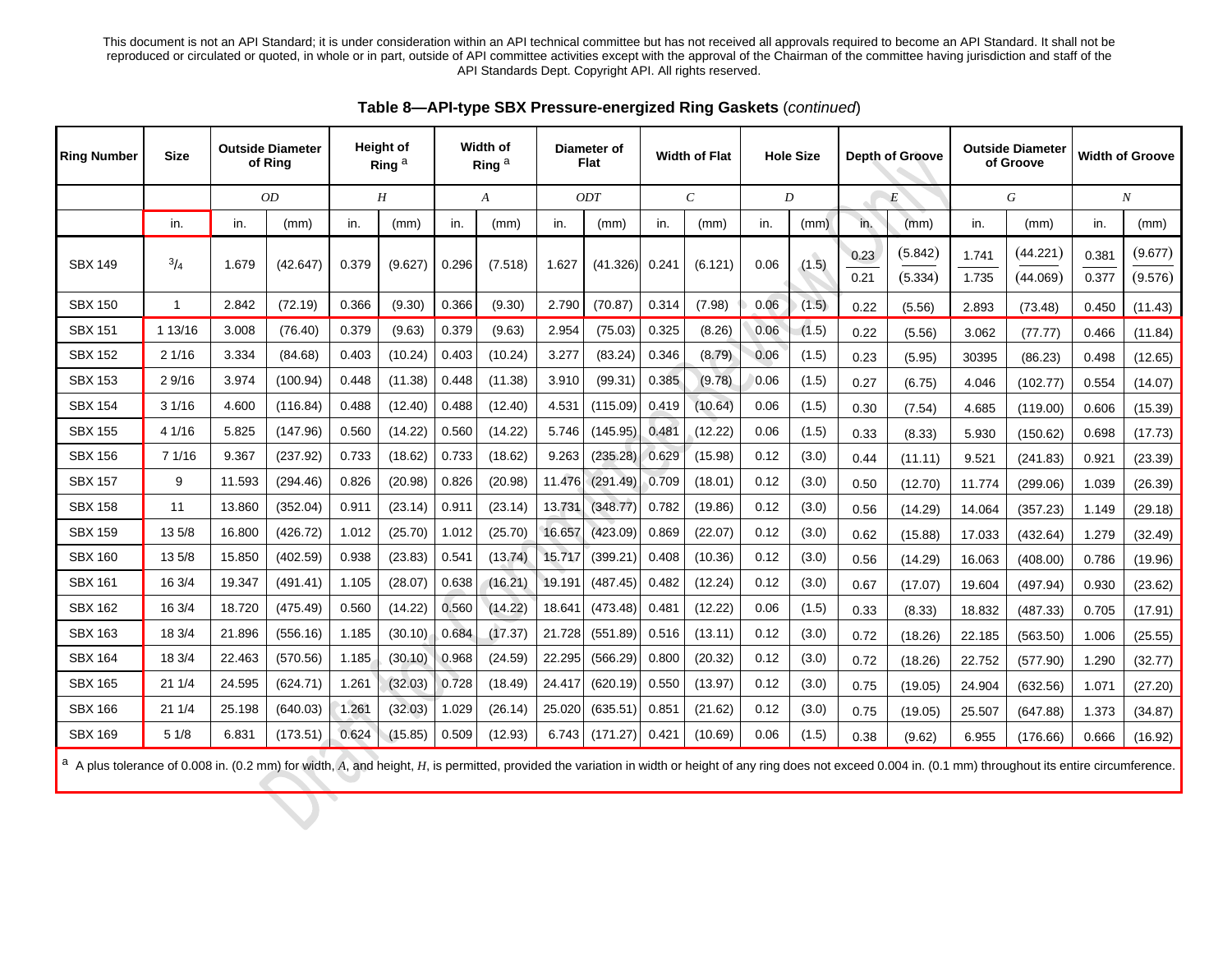#### *7.4: The following content shall be added to the bottom of the section:*

Marking of other end connections shall be in accordance with section 5.5.1, including the following additional information:

- end connection size
- RWP
- OEC

#### *7.6: The section shall be changed to the following:*

Nominal sizes, pressure ratings, temperature class, flange studded outlet connection, and ring groove dimensional requirements, shall be in accordance with API 6A and Section 5, and 7.1 through 7.5 of this specification.

Body dimensions and center-to-face dimensions shall be specified by the manufacturer, with minimum body and flange clearance dimensions conforming to API 6A.

Overall pressure rating shall be to the lowest pressure rating of all the body's outlets.

Marking of crosses, tees and elbows shall be in accordance with 5.5.1, including the following additional information

- nominal bore size (if applicable)
- end and outlet connection sizes
- RWP
- Ring groove type (BX, SBX) and number

#### *7.8.1.1: The following content shall be added to the bottom of the section:*

Marking of tree and tubing head connectors shall be per section 5.5.1, including performance requirement (PR1, PR2)

#### *7.8.1.2.3: The following section shall be added:*

#### **7.8.1.2.3 Factory Acceptance Testing**

Tubing head shall be tested per 5.4.5.1 for PSL2 or PSL3.

Tubing head shall be tested per 5.4.6 for PSL3G.

#### *7.12.6: The following section shall be added:*

#### **7.12.6 Marking**

The subsea tree cap shall be marked in accordance with section 5.5.1. Pressure containing tree caps shall include the additional marking information: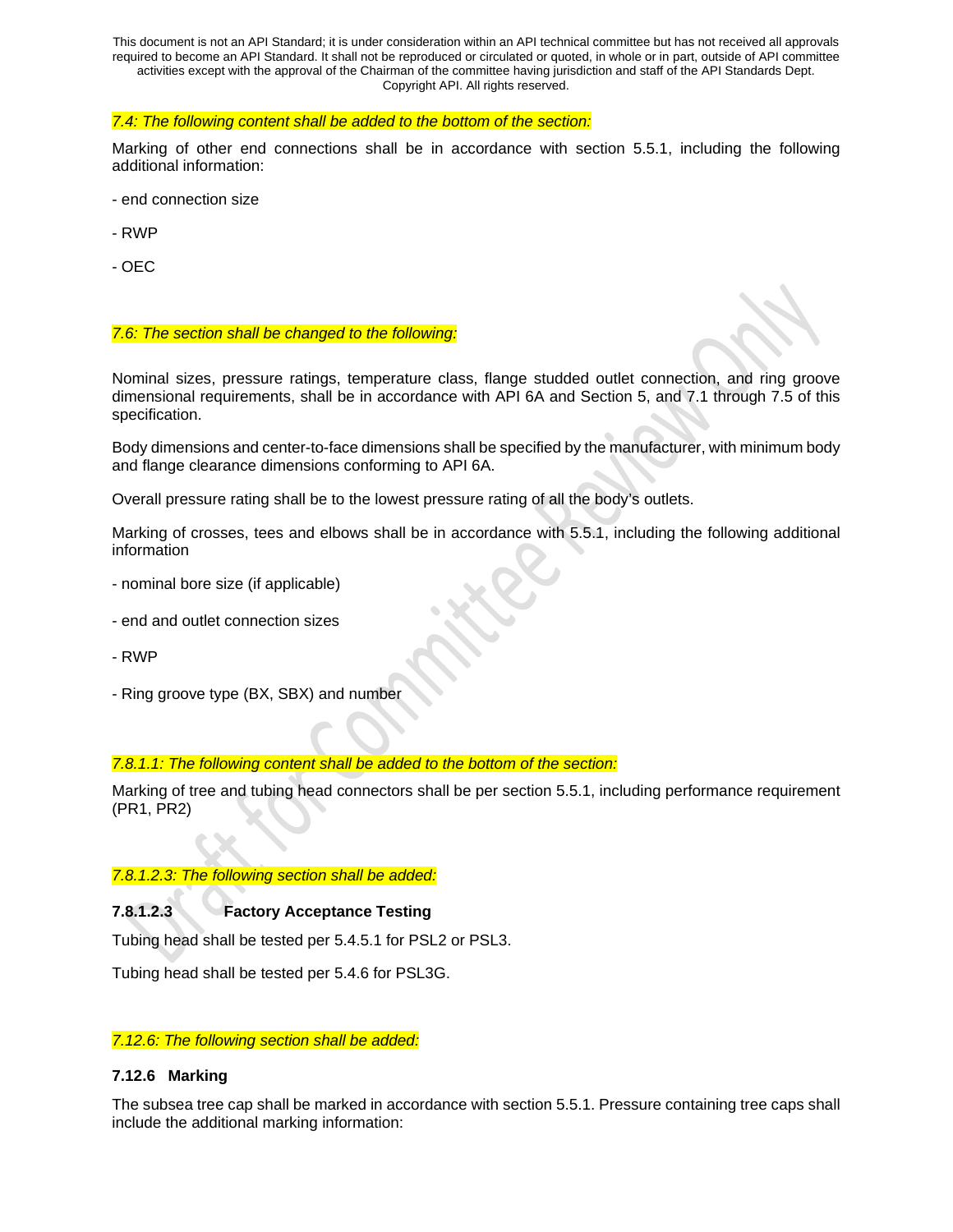- PSL
- RWP
- Temperature rating
- Material class of production bore
- Material class of annulus bore

*7.13.3: The following section shall be added:*

## **7.13.3 Marking**

The subsea tree cap running tool shall be marked in accordance with section 5.5.1. Pressure containing tree cap running tools shall include the additional marking information:

- RWP

- Temperature rating
- Material class

## *7.15.7: The following section shall be added:*

# **7.15.7 Marking**

The subsea tree running tool shall be marked in accordance with section 5.5.1. Pressure containing subsea tree running tools shall include the additional marking information:

- RWP

*7.21.4: The section shall be changed to the following:*

Marking shall be in accordance with 5.5.1

# *8.5.6: The following section shall be added:*

# **8.5.6 Marking**

Marking shall be in accordance with 5.5.1, including the following additional marking information:

- PSL
- RWP
- Temperature rating
- Material class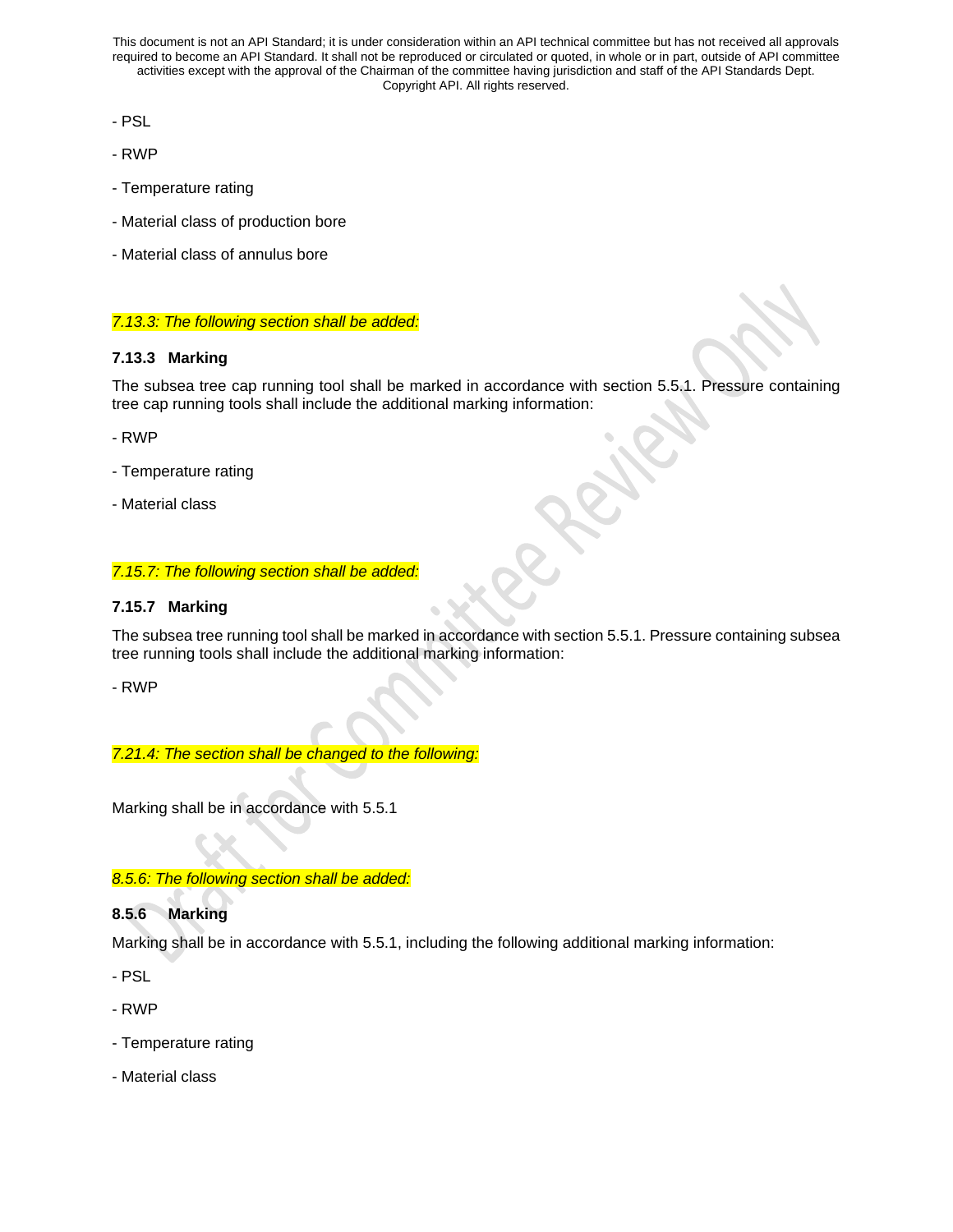#### *8.6.4: The following section shall be added:*

### **8.6.4 Marking**

Marking shall be in accordance with 5.5.1, including the following additional marking information:

- PSL
- RWP including casing thread
- Temperature rating
- Material class
- Minimum vertical bore
- casing thread size and type

# *8.7.4.2: The section shall be changed to the following:*

Annulus seal assembly shall be dimensionally inspected per manufacturer specification.

## *8.8.4: The following section shall be added:*

## **8.8.4 Marking**

Marking shall be in accordance with 5.5.1, including the following additional marking information:

- PSL
- RWP (if pressure containing)
- Temperature rating
- Material class
- Minimum vertical bore

# *8.9.5: The following section shall be added:*

#### **8.9.5 Marking**

Marking shall be in accordance with 5.5.1, including the minimum vertical bore

#### *8.14.2: The following content shall be added to the bottom of the section:*

The following loads may apply to Submudline Casing Hangers:

- casing loads;
- overpull;
- pressure, internal and external;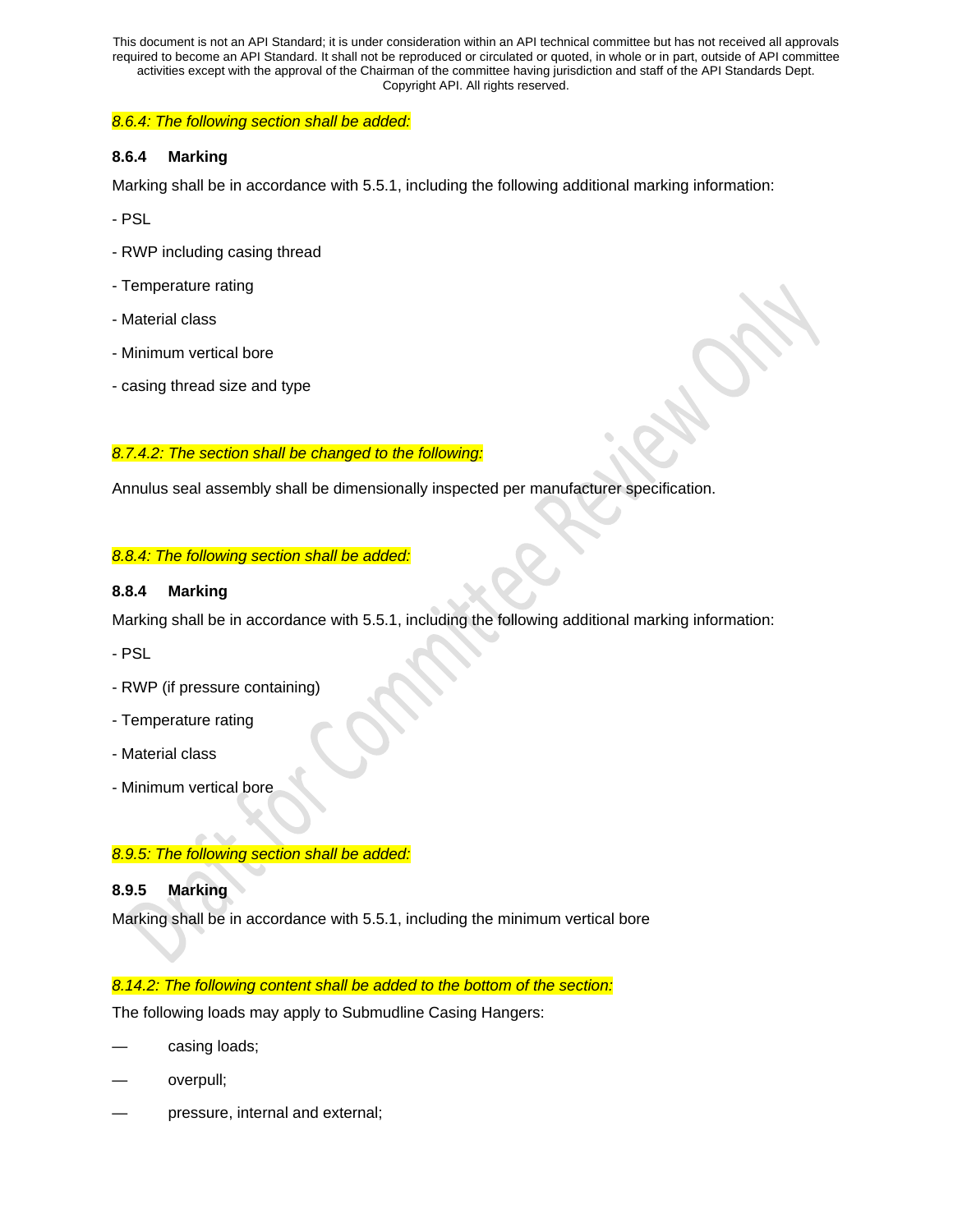- thermal;
- torsional;
- radial;
- impact.

The following may apply to submudline annulus seals, submudline annulus seal assemblies, and backup submudline annulus seal assemblies:

- setting loads;
- thermal loads;
- pressure loads;
- releasing and/or retrieval loads.

### *8.14.4: The following section shall be added:*

## **8.14.4 Factory Acceptance Testing**

A dimensional check or drift test shall be performed on the submudline hanger to confirm the minimum vertical bore (see Table 33) conforms to the manufacturer's specification.

#### *8.14.5: The following section shall be added:*

#### **8.14.5 Marking**

Marking for Sub mudline casing hangers shall be per 8.6.4

Marking for sub mudline annulus seal assemblies shall be per 5.5.1

# *9.4: The following section shall be added:*

#### **9.4 Marking**

The subsea tubing hanger shall be marked in accordance with section 5.5.1, with the additional marking information:

- PSL

- RWP
- Temperature rating
- Material class of production bore
- Material class of annulus bore
- Minimum vertical bore
- tubing thread size and type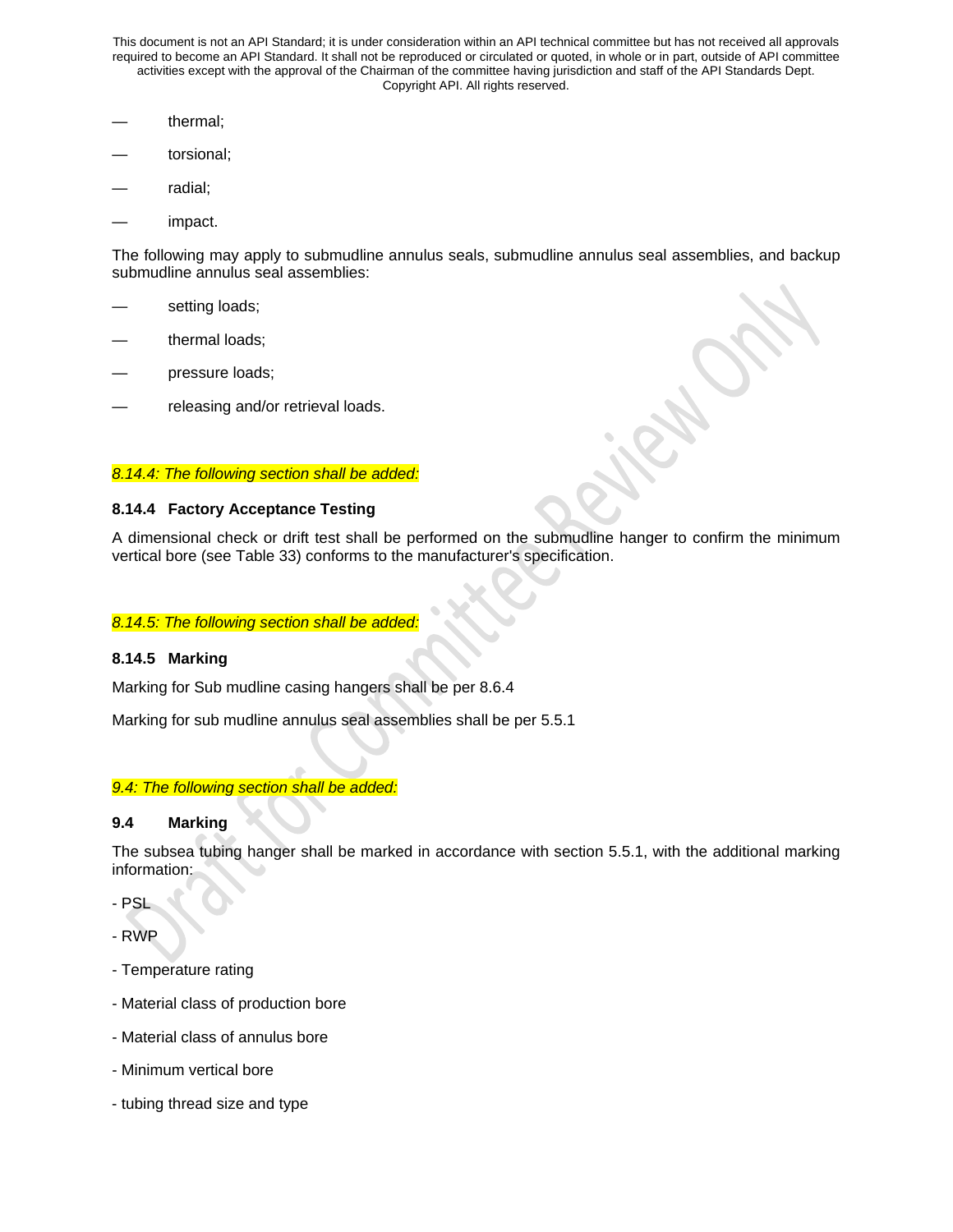#### *10.1.2.2: First paragraph shall be changed to the following:*

For each piece of mudline equipment, a RWP shall be determined in accordance with Table 34 and Annex E.

#### *10.1.2.2: The following content shall be added to the bottom of the section*

The test pressure shall be that required to cause any of the allowable stresses to occur in the critical cross section of the component when pressure and end loads due to test end caps or plugs are included.

The RWP of mudline suspension equipment shall be that required to cause these stresses to occur in the critical cross section of the component.

The RWP of mudline conversion equipment shall be that required to cause these stresses to occur in the critical cross section of the component.

#### *Table 34: Table shall be changed to the following:*

#### **Table 34—Maximum Allowable Stress Due to Pressure a**

|                                                                                                                            | <b>At Rated Working Pressure</b>                                                                                             |                                                             | At Test Pressure                                       |  |  |  |  |  |  |  |
|----------------------------------------------------------------------------------------------------------------------------|------------------------------------------------------------------------------------------------------------------------------|-------------------------------------------------------------|--------------------------------------------------------|--|--|--|--|--|--|--|
| <b>Allowable Stress</b>                                                                                                    | <b>Suspension Equipment</b>                                                                                                  | <b>Conversion Equipment</b>                                 | <b>Suspension and Conversion</b><br><b>Equipment</b>   |  |  |  |  |  |  |  |
| <b>Membrane</b>                                                                                                            | Membrane stress = $S_m$                                                                                                      |                                                             |                                                        |  |  |  |  |  |  |  |
|                                                                                                                            | $0.8 \times S$ YST                                                                                                           | $0.67 \times S_{\text{YST}}$<br>$0.9 \times S_{\text{YST}}$ |                                                        |  |  |  |  |  |  |  |
|                                                                                                                            | Membrane + bending = $S_m + S_b$ (where $S_m \le 0.67 \times S_{\text{YST}}$ )                                               |                                                             |                                                        |  |  |  |  |  |  |  |
| Membrane +                                                                                                                 | $1.2 \times S_{\text{YST}}$                                                                                                  | $1.0 \times S_{\text{YST}}$                                 | $1.35 \times S$ YST                                    |  |  |  |  |  |  |  |
| <b>Bending</b>                                                                                                             | Membrane + bending = $S_m$ + $S_b$ (where 0.67 $\times$ $S_{\text{YST}}$ $\leq$ $S_m$ $\leq$ 0.9 $\times$ $S_{\text{YST}}$ ) |                                                             |                                                        |  |  |  |  |  |  |  |
|                                                                                                                            | $2.2 \times S_{\text{YST}} - 1.5 \times S_{\text{m}}$                                                                        | N/A                                                         | $2.35 \times S_{\text{YST}} - 1.5 \times S_{\text{m}}$ |  |  |  |  |  |  |  |
| Key: $S_m$ is the calculated membrane stress.                                                                              |                                                                                                                              |                                                             |                                                        |  |  |  |  |  |  |  |
| $Sb$ is the calculated bending stress.                                                                                     |                                                                                                                              |                                                             |                                                        |  |  |  |  |  |  |  |
| а<br>Stresses given in this table shall be determined in accordance with the definitions and methods presented in Annex E. |                                                                                                                              |                                                             |                                                        |  |  |  |  |  |  |  |

## **(for Mudline Equipment Only)**

#### *10.1.3.1: The section shall be changed to the following:*

Subsea mudline completion equipment shall follow material classes listed in Table 1.

#### *10.1.4.2.1: The 2nd sentence shall be changed to the following:*

When included in the manufacturer's written specification, the test pressures shall not exceed the requirements of Table 34.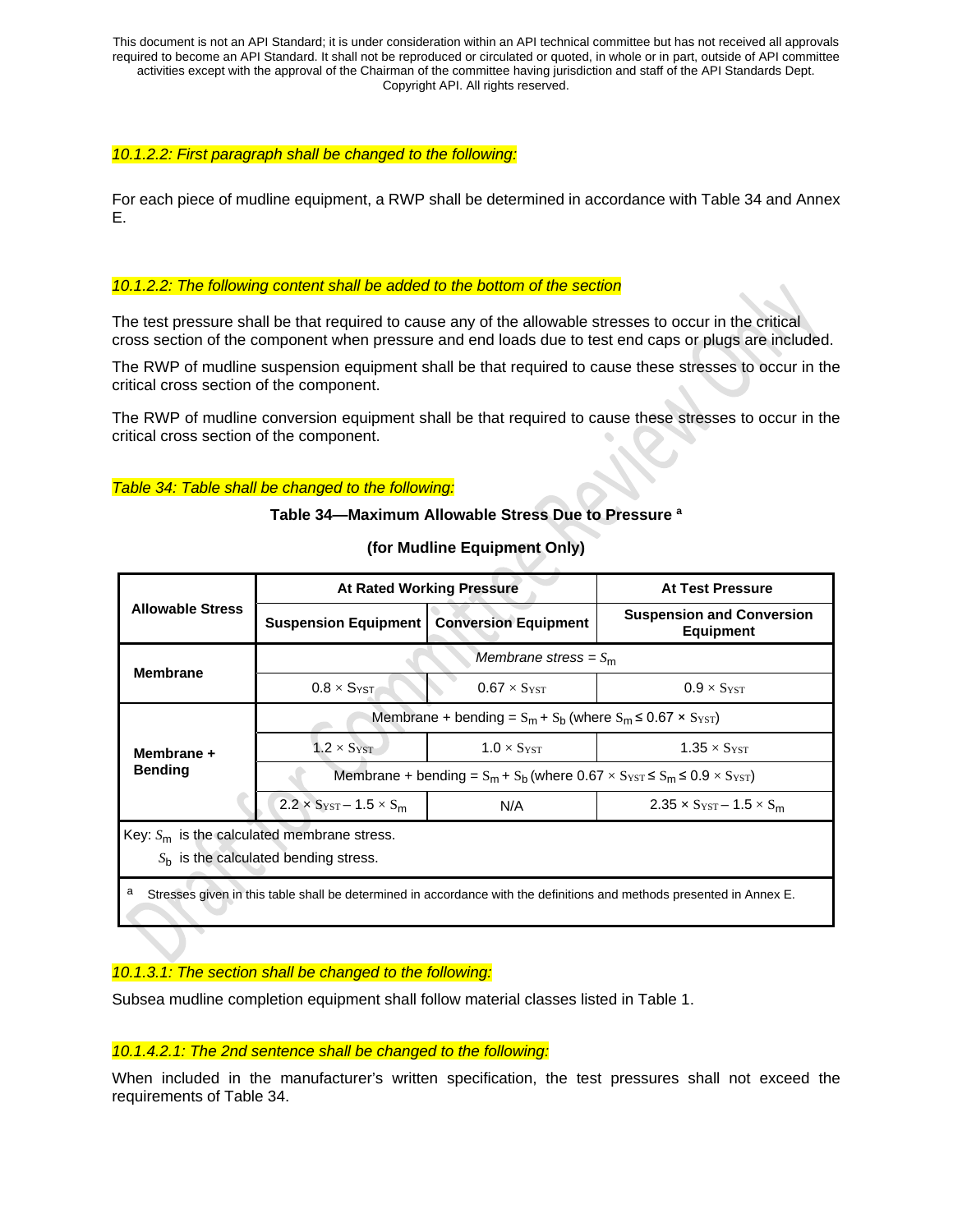## *10.1.5: The section shall be changed to the following:*

Mudline suspension and conversion equipment shall be marked in accordance with section 5.5.1, including the additional marking information.

- size

- material class

The following information shall be provided in system documentation as applicable:

- $-$  RWP:
- rated running capacity;
- rated hanging capacity;
- minimum flow by area;
- maximum particle size;
- drift diameter;
- maximum allowable test pressure;
- maximum make-up and breakout torque;
- maximum wash port flow rate;

#### *11.1: The following content shall be added to the bottom of the section:*

Drill-through Mudline suspension equipment shall be marked in accordance with 10.1.5

#### *D.8.1: The section shall be changed to the following:*

PSL 4S for HPHT equipment within the scope of API 17D shall conform to API 6A PSL 4 product standards with the following additions, modifications, or exceptions as outlined in D.8.2 through D.8.6.

PSL4S equipment shall be marked with a unique identifier (serial number)

#### *E.2.3: Equation E.1 shall be changed to the following:*

$$
S_e = [S_x^2 + S_y^2 + S_z^2 - S_x S_y - S_x S_z - S_y S_z + 3(S_{xy}^2 + S_{xz}^2 + S_{yz}^2)]^{\frac{1}{2}}
$$
(E.1)

where

*S*x, *S*y, *S*<sup>z</sup> are the component normal stresses at a point;

*S*xy, *S*xz*, S*yz are the component shear stresses at a point;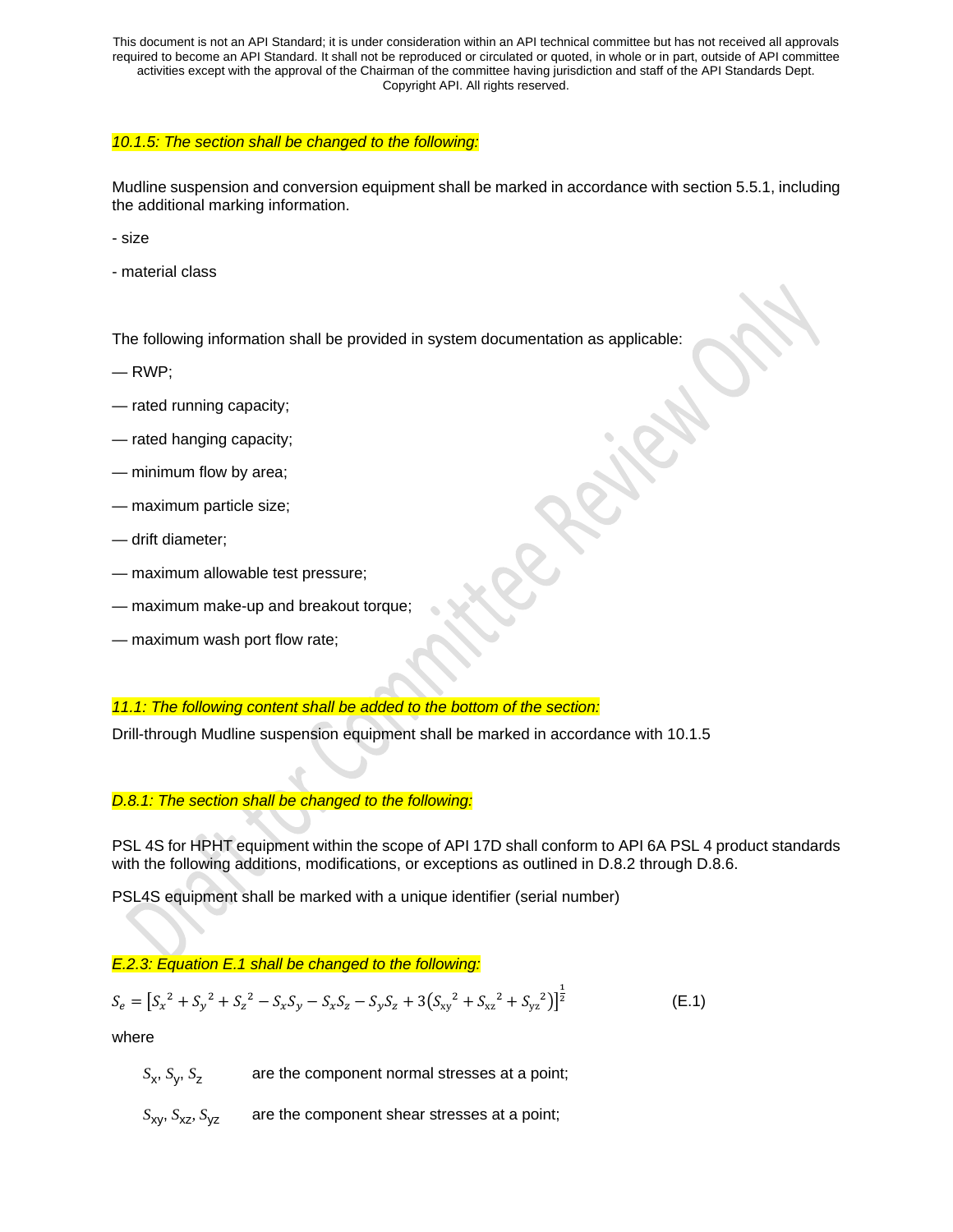subscripts x, y, and z refer to any orthogonal coordinate system.

#### *E.2.4: Note 2 shall be changed to the following:*

NOTE 2 Assuming the simple case of a rectangular beam and an elastic/perfectly plastic material, a plot of limiting membrane-plus-bending versus membrane-only stress can be made (see ASME BPVC Section II and ASME BPVC Section VIII). Figure E.4 shows the limiting values of various combinations of membrane-plus-bending and membraneonly stresses normalized using the minimum specified material yield strength, S<sub>MYS</sub>, which is the allowable limit on local primary membrane and local primary membrane-plus-bending stress. The limit stress ratio for membrane only is 1.0 and for bending only the limit is 1.5. If a membrane stress less than  $\frac{2}{3}$  S<sub>MYS</sub> is added to a large bending stress, the membrane-plus-bending stress ratio may exceed 1.5. This is due to the stiffening effect of the membrane stress and shifting of the beam's neutral axis. This increase in bending capacity when axial load is applied is generally ignored.

#### *Figure E.4: Figure shall be changed to the following:*



**Key**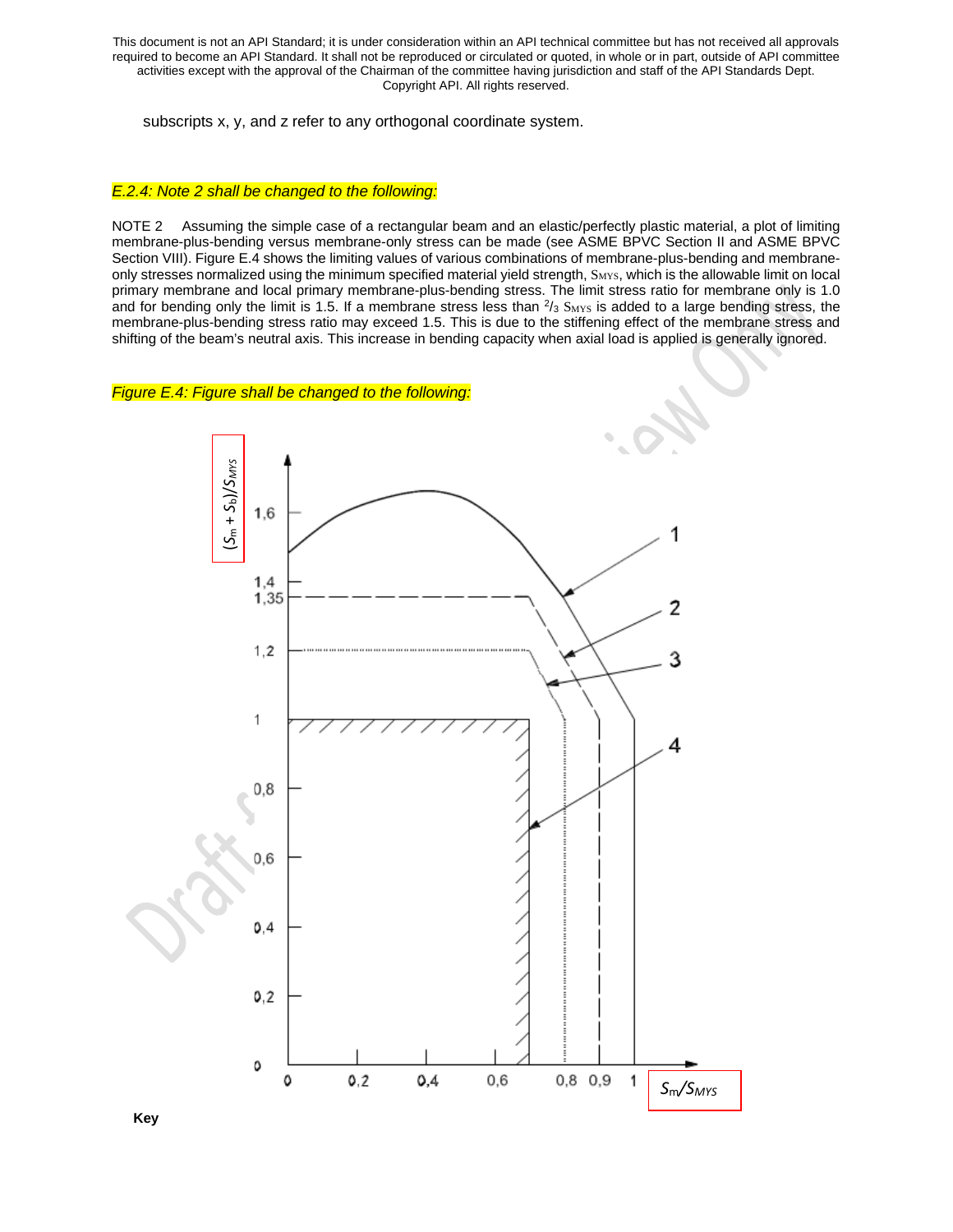- *S*<sub>m</sub> membrane stress 1 limit stress
- *S*<sub>b</sub> bending stress 2 test pressure limit
- -
- *SMYS* specified minimum yield strength 3 RWP for suspension equipment
	-
	- 4 RWP for conversion equipment

#### *E.2.5: The section shall be deleted:*

#### *E.2.6: The section shall be deleted:*

*F.1.3: The sixth paragraph shall be changed to the following:*

Flange bolting torques are calculated as given in a) through c).

- a) Hexagon size (heavy hex nuts) equals 1.5*D* + 0.125 in. (1.5*D* + 3.175 mm), where *D* is the bolt diameter, expressed in inches (millimeters).
- b) The flange bolt torque, *T*, expressed in SI units of newton-meters, is given by Equation (F.1):

$$
T = \frac{F(P)[(1/N) + \pi(f)(P)(\sec 30^\circ)]}{2 \times 10^3 [\pi(P) - (f)(1/N)(\sec 30^\circ)]} + \frac{(h + D + 3.175)(F)(f)}{4 \times 10^3}
$$
(F.1)

where

- *D* is the bolt thread major diameter, expressed in millimeters;
- $A_{\rm s}$  is the effective stress area, expressed in square millimeters, equal to:

 $0.7854\left(D-\frac{0.9743}{n}\right)$ 2 (F.2)

- *F* is the bolt tension, expressed in newtons, equal to  $A<sub>s</sub>$  times the bolt stress;
- *N*, *n* is the number of threads per millimeter;
- *P* is the pitch diameter, expressed in millimeters;
- *f* is the friction factor (dimensionless);
- *h* is the hexagon size, expressed in millimeters;
- c) The flange bolt torque, *T*, expressed in imperial units of foot-pounds, is given by Equation (F.3):

$$
T = \frac{F(P)[(1/N) + \pi(f)(P)(sec\ 30^\circ)]}{2(12)[\pi(P) - (f)(1/N)(sec\ 30^\circ)]} + \frac{(h+D+0.125)(F)(f)}{4(12)}\tag{F.3}
$$

where

- *D* is the bolt thread major diameter, expressed in inches;
- $A_{s}$  is the effective stress area, expressed in square inches, equal to: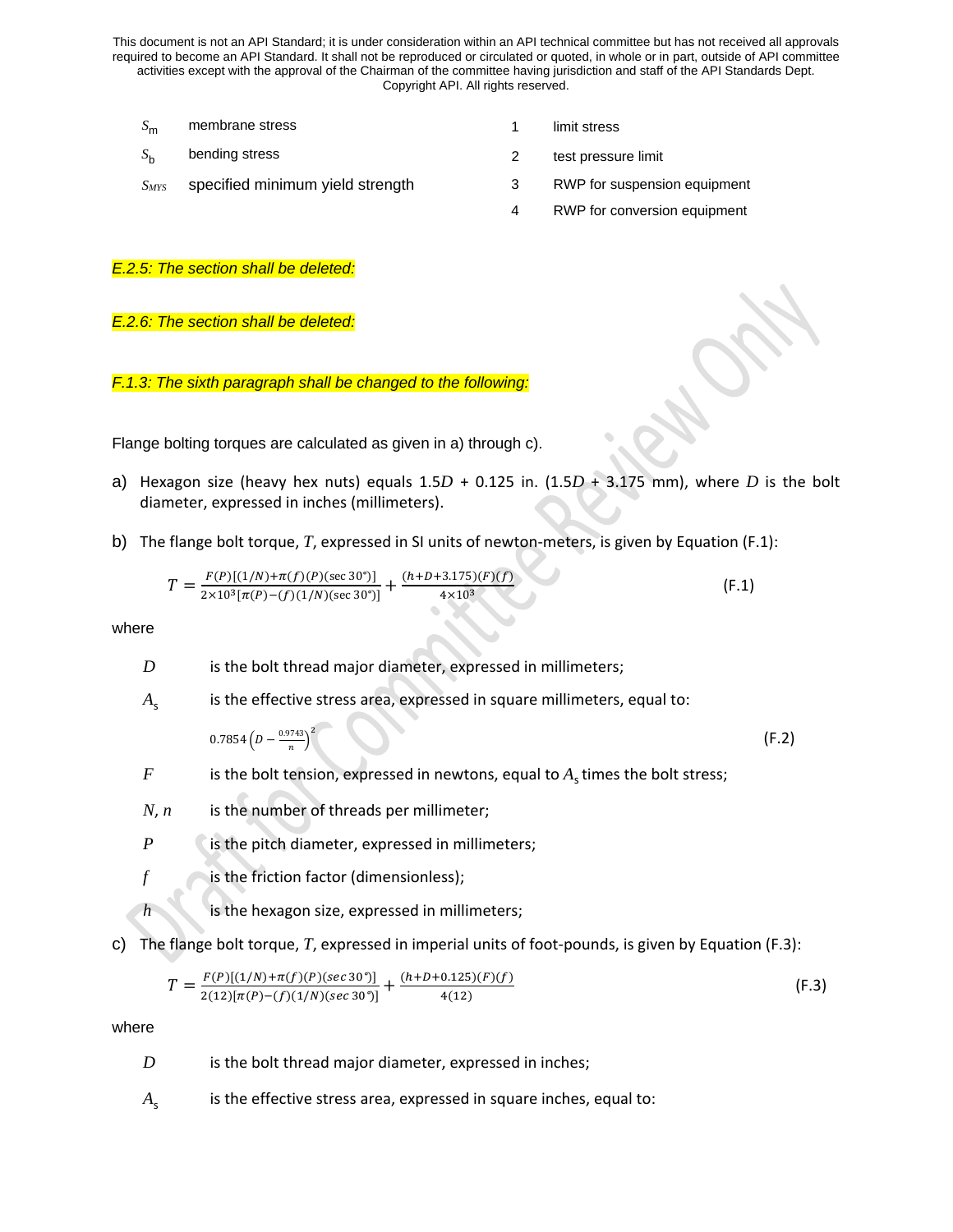$$
0.7854\left(D - \frac{0.9743}{n}\right)^2\tag{F.4}
$$

*F* is the bolt tension, expressed in pounds, equal to  $A_s$  times the bolt stress;

- *N*, *n* is the number of threads per inch;
- *P* is the pitch diameter, expressed in inches;
- *f* is the friction factor (dimensionless);
- *h* is the hexagon size, expressed in inches;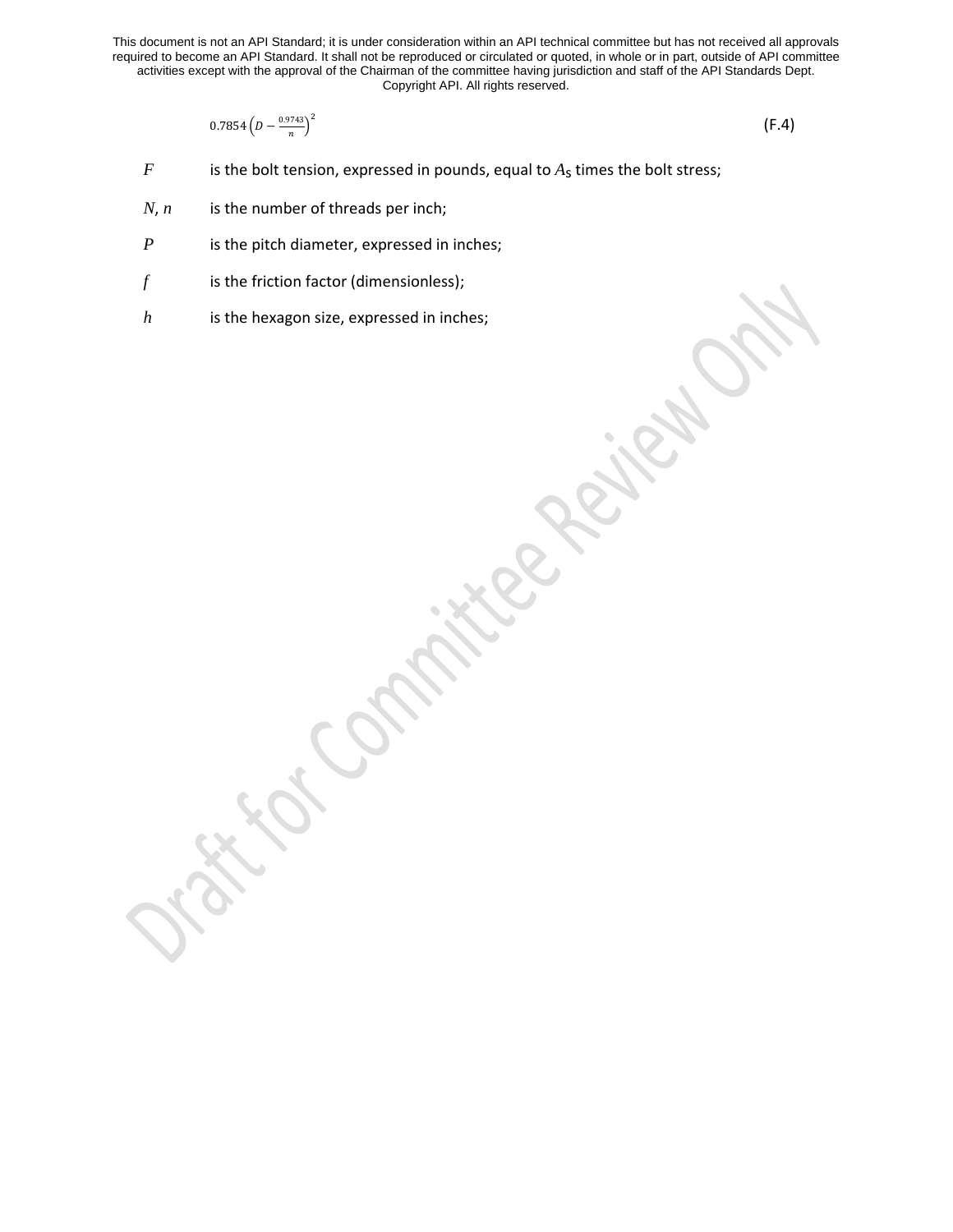### *Table F.1: The table shall be changed as follows:*

| <b>Bolt Size</b>         |       |                      |                      | L7, L43, B16, B7, or gr660 Material |                       | <b>L7M or B7M Material</b> |       |                       |                |  |  |  |
|--------------------------|-------|----------------------|----------------------|-------------------------------------|-----------------------|----------------------------|-------|-----------------------|----------------|--|--|--|
|                          |       | <b>Bolt Tension</b>  |                      |                                     | <b>Make Up Torque</b> | <b>Bolt Tension</b>        |       | <b>Make Up Torque</b> |                |  |  |  |
| $in.,$ TPI               | mm    | lbf                  | kN                   | ft*lbs                              | N <sub>m</sub>        | Ibf                        | kN    | ft lbs                | N <sub>m</sub> |  |  |  |
| $1/2$ , 13 UNC           | 12.70 | 9,983                | 44                   | 47                                  | 64                    | 7,606                      | 34    | 36                    | 49             |  |  |  |
| $5/8$ , 11 UNC           | 15.88 | 15,899               | 71                   | 91                                  | 124                   | 12,114                     | 54    | 70                    | 94             |  |  |  |
| $3/4$ , 10 UNC           | 19.05 | 23,529               | 105                  | 158                                 | 214                   | 17,927                     | 80    | 120                   | 163            |  |  |  |
| $7_{/8}$ , 9 UNC         | 22.23 | 32,483               | 144                  | 251                                 | 340                   | 24,749                     | 110   | 191                   | 259            |  |  |  |
| 1, 8 UN                  | 25.40 | 42,614               | 190                  | 373                                 | 505                   | 32,468                     | 144   | 284                   | 385            |  |  |  |
| $11/8$ , 8 UN            | 28.58 | 55,609               | 247                  | 535                                 | 726                   | 42,368                     | 188   | 408                   | 553            |  |  |  |
| $1^{1}_{/4}$ , 8 UN      | 31.75 | 70,330               | 313                  | 739                                 | 1,001                 | 53,584                     | 238   | 563                   | 763            |  |  |  |
| $13_{/8}$ , 8 UN         | 34.93 | 86,777               | 386                  | 987                                 | 1,339                 | 66,116                     | 294   | 752                   | 1,020          |  |  |  |
| $11$ <sub>2</sub> , 8 UN | 38.10 | 104,951              | 467                  | 1,286                               | 1,744                 | 79,963                     | 356   | 980                   | 1,329          |  |  |  |
| $15/8$ , 8 UN            | 41.28 | 124,852              | 555                  | 1,640                               | 2,223                 | 95,126                     | 423   | 1,249                 | 1,694          |  |  |  |
| $13/4$ , 8 UN            | 44.45 | 146,480              | 652                  | 2,052                               | 2,782                 | 111,604                    | 496   | 1,563                 | 2,120          |  |  |  |
| $1^{7}/8$ , 8 UN         | 47.63 | 169,834              | 755                  | 2,528                               | 3,428                 | 129,397                    | 576   | 1,926                 | 2,612          |  |  |  |
| 2, 8 UN                  | 50.80 | 194,915              | 867                  | 3,072                               | 4,166                 | 148,506                    | 661   | 2,341                 | 3,174          |  |  |  |
| $2^{1/4}$ , 8 UN         | 57.15 | 250,256              | 1,113                | 4,384                               | 5,943                 | 190,671                    | 848   | 3,340                 | 4,528          |  |  |  |
| $2^{1/2}$ , 8 UN         | 63.50 | 312,505              | 1,390                | 6,022                               | 8,165                 | 238,099                    | 1,059 | 4,588                 | 6,221          |  |  |  |
| $2^{5}/8$ , 8 UNa        | 66.68 | 346,218 <sup>a</sup> | 1,540 $a$            | 6,975 <sup>a</sup>                  | $9,457$ <sup>a</sup>  | 263,786                    | 1,173 | 5,315                 | 7,205          |  |  |  |
| $2^3$ /4, 8 UNa          | 69.85 | 381,659 <sup>a</sup> | $1,697$ <sup>a</sup> | 8,023 <sup>a</sup>                  | 10,878 <sup>a</sup>   | 290,788                    | 1,293 | 6,113                 | 8,289          |  |  |  |
|                          |       |                      |                      |                                     |                       |                            |       |                       |                |  |  |  |

### **Table F.1—Example Flange Bolt Torques (0.07 Friction Factor) for 67 % Yield Strength Tension**

a Calculation uses 105ksi yield strength - only applicable for L43 or GR660 when bolt size >2.5"

# *G.2.1: The section shall be changed as follows:*

All instances of "Sy" shall be replaced with "SMYs"

*G.3.3.2: Equation 10 shall be changed to the following:*

$$
\sigma_{\rm c} \ge 0.18 \sqrt{\frac{F_{\rm p} \times \left(\frac{1}{D_{\rm pin}} - \frac{1}{D_{\rm H}}\right) \times E}{t}}
$$
\n
$$
\tag{G.10}
$$

where

allowable stress is  $\sigma_{\rm c} \leq 0.85 \times S_{\rm MYS}$ .